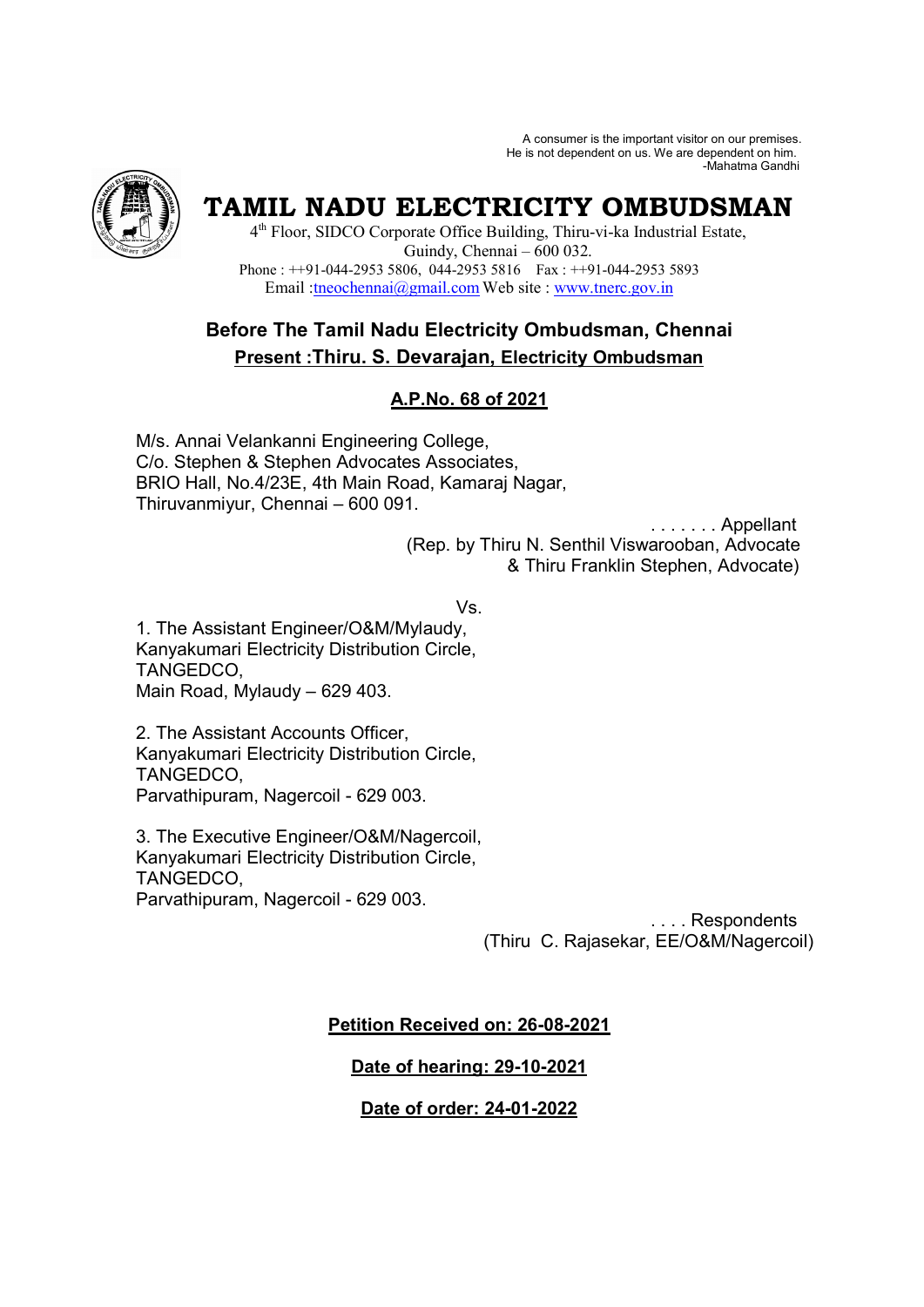The Appeal Petition received on 26.08.2021 filed by M/s. Annai Velankanni Engineering College, C/o. Stephen & Stephen Advocates Associates, BRIO Hall, No.4/23E, 4th Main Road, Kamaraj Nagar, Thiruvanmiyur, Chennai – 600 091 was registered as Appeal Petition No. 68 of 2021. The above appeal petition came up for hearing before the Electricity Ombudsman on 29.10.2021. Upon perusing the Appeal Petition, Counter affidavit, written argument and the oral submission made on the hearing date from both the parties, the Electricity Ombudsman passes the following order.

#### **ORDER**

#### 1. **Prayer of the Appellant:**

The Appellant has prayed to revise the bill and adjust the same in the ensuing electricity bills.

## **2.0 Brief History of the case:**

2.1 The appellant M/s. Annai Velankanni College of Engineering stated that due to Covid-19 pandemic, as per the Government instructions, the functioning of the college and students activities were not allowed till the month of 09/2020. But the respondent TANGEDCO has claimed average billing for the period from 03/2020 to 09/2020 suspecting meter defectiveness during the period of lockdown.

2.2 The appellant has filed a petition with the CGRF of Kanyakumari EDC on 16.06.2021. The application was not taken on the file of the Chairman, CGRF, Kanyakumari EDC. Hence, the appellant preferred this appeal petition before the Electricity Ombudsman.

## **3.0 Hearing held by the Electricity Ombudsman:**

3.1 To enable the Appellant and the Respondent to put forth their arguments, a hearing was conducted on 29.10.2021 through video conferencing.

3.2 On behalf of the Appellant Thiru N. Senthil Viswarooban and Thiru Franklin Stephen, Advocates of M/s. Stephen & Stephen Advocates Associates have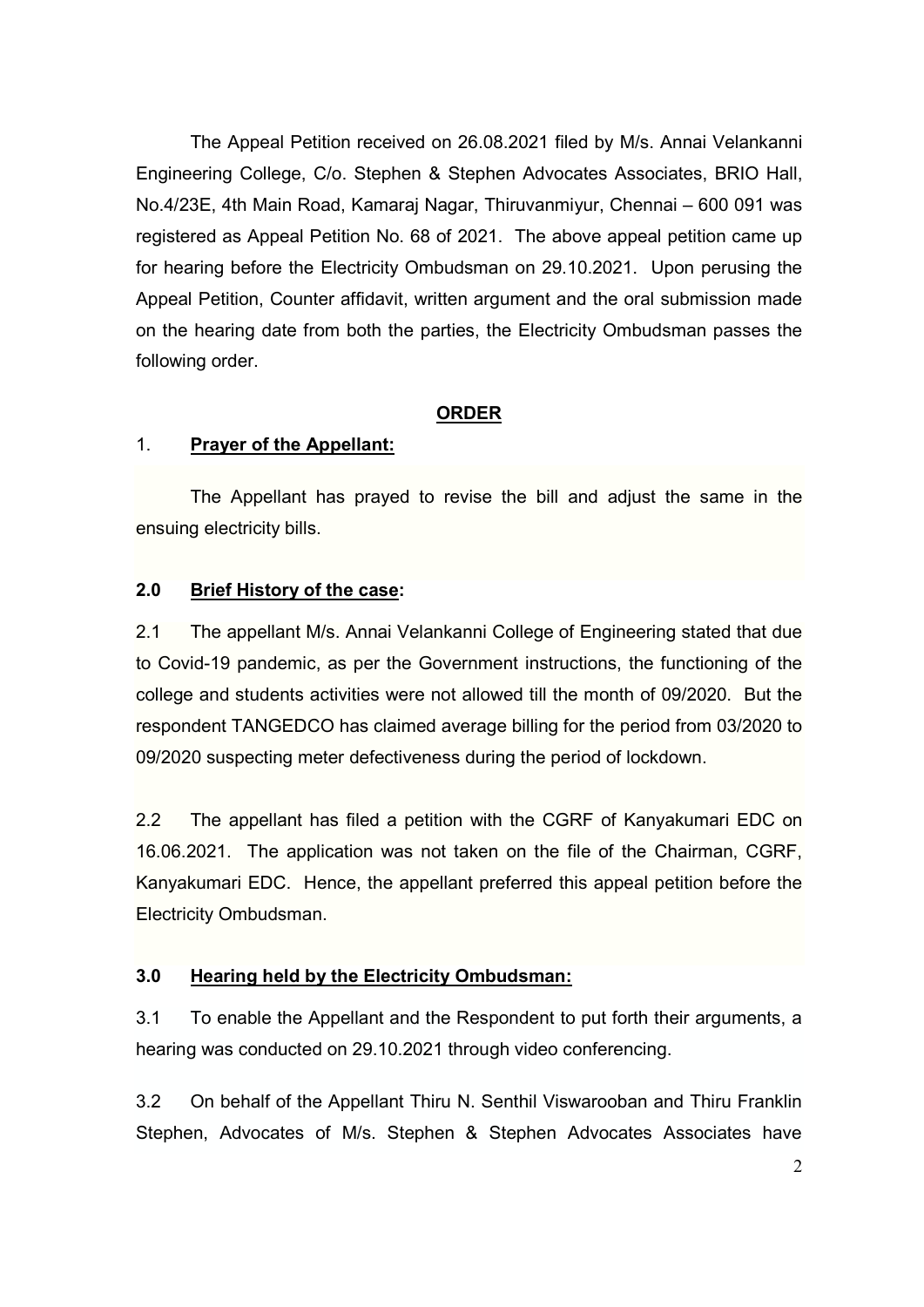attended the hearing and put forth their arguments.

3.3 The respondent Thiru C. Rajasekar, EE/O&M/Nagercoil of Kanyakumari Electricity Distribution Circle has attended the hearing and put forth his arguments.

3.4 As the Electricity Ombudsman is the appellate authority, only the prayers which were submitted before the CGRF are considered for issuing order. Further the prayer which requires relief under the Regulations for CGRF and Electricity Ombudsman, 2004 alone are discussed hereunder.

### **4.0 Arguments of the Appellant :**

4.1 The Appellant has stated that this appeal is made against average billing done in the LT Service Connection A/c. No. 145-006-834, under Tariff IIB2 presumed to have been appropriate average suspecting meter defectiveness during the period of Lock Down.

4.2 The Appellant has stated that Annai Vailankanni College of Engineering, is a law abiding citizen and a diligent consumer paying the electricity bill regularly without any default.

4.3 The Appellant has stated that the average billing was done for the period from 03/2020 to 09/2020 taking the average consumption of 4774 units. It is to be specifically stated here that the said LTCT service connection A/c.No. 145-006- 834, under Tariff IIB2 is being utilized for Engineering College. The consumption depends only on the usage of fans & lights depending upon the functioning of the college and attending of classes by the students & staff. It is needless to state that taking the average of consumptions during the period of non-occupation is basically & totally wrong.

4.4 The Appellant has stated that the whole nation was under lock down as per the Government instructions due to Covid-19 Pandemic from the period from 22.03.2020 and so many restrictions were there even for the movement of people & traffic which was slightly relaxed from the month end of 08/2020 but the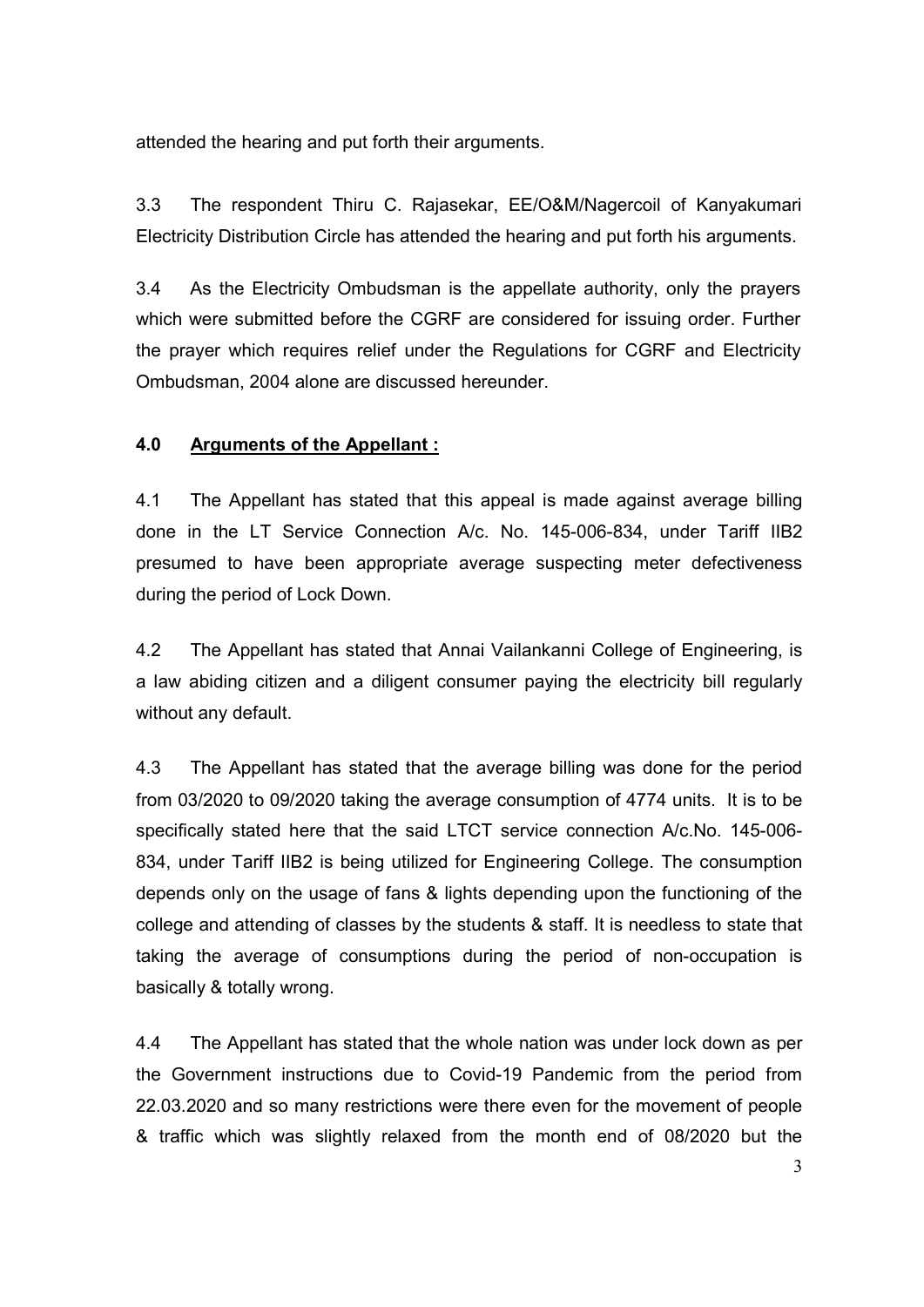functioning of college and student activities were not allowed till the month of 09/2020 which all the EB authorities well aware of the developments.

4.5 The Appellant has stated that while the situation is so, the AE/O&M/Mylady, has made average billing for the period from 03/2020 to 09/2020 without verifying the actual status of the premises and without proper understanding of the regulations prescribed.

4.6 The Appellant has stated that it is clearly evident from the consumer status the AE/O&M/Mylady has entered reading only on 07.12.2020 that Meter was defective. The details could be well evident from the consumer details from TANGEDCO's records.

4.7 The Appellant has stated that the responsibility of taking reading in LTCT electricity service connections lies only with the Assistant Engineers. It is not known how the section officer / (Assistant Engineer) while taking reading for the month of 04/2020 has entered defectiveness and billed on average basis without verifying the status of the premises. Even it is assumed that the Assistant Engineer has verified the service connection and entered reading, he should have taken action to replace the defective meter within 30 days from the date of defectiveness as per the DSOP regulations. It clearly shows the lethargy on the part of the Assistant Engineer/Mylady who was least bothered to consider the representation of the consumers or to act as per the regulations.

4.8 The Appellant has stated that the meter was replaced only on 03.09.2020 after repeated attempts made by this consumer and continuous follow up. Though MRT wing has inspected the meter as if it was defective on 03.09.2020 and replaced it, however it is not known whether the MRT wing has downloaded the data from the alleged defective static meter to ascertain the actual reading for proper billing. It is reliably learnt that the TANGEDCO authorities have specifically given instructions to download the data from the defective meters removed from consumer premises to ascertain the factual position of the meter. It is not known whether the wing has downloaded the data or not.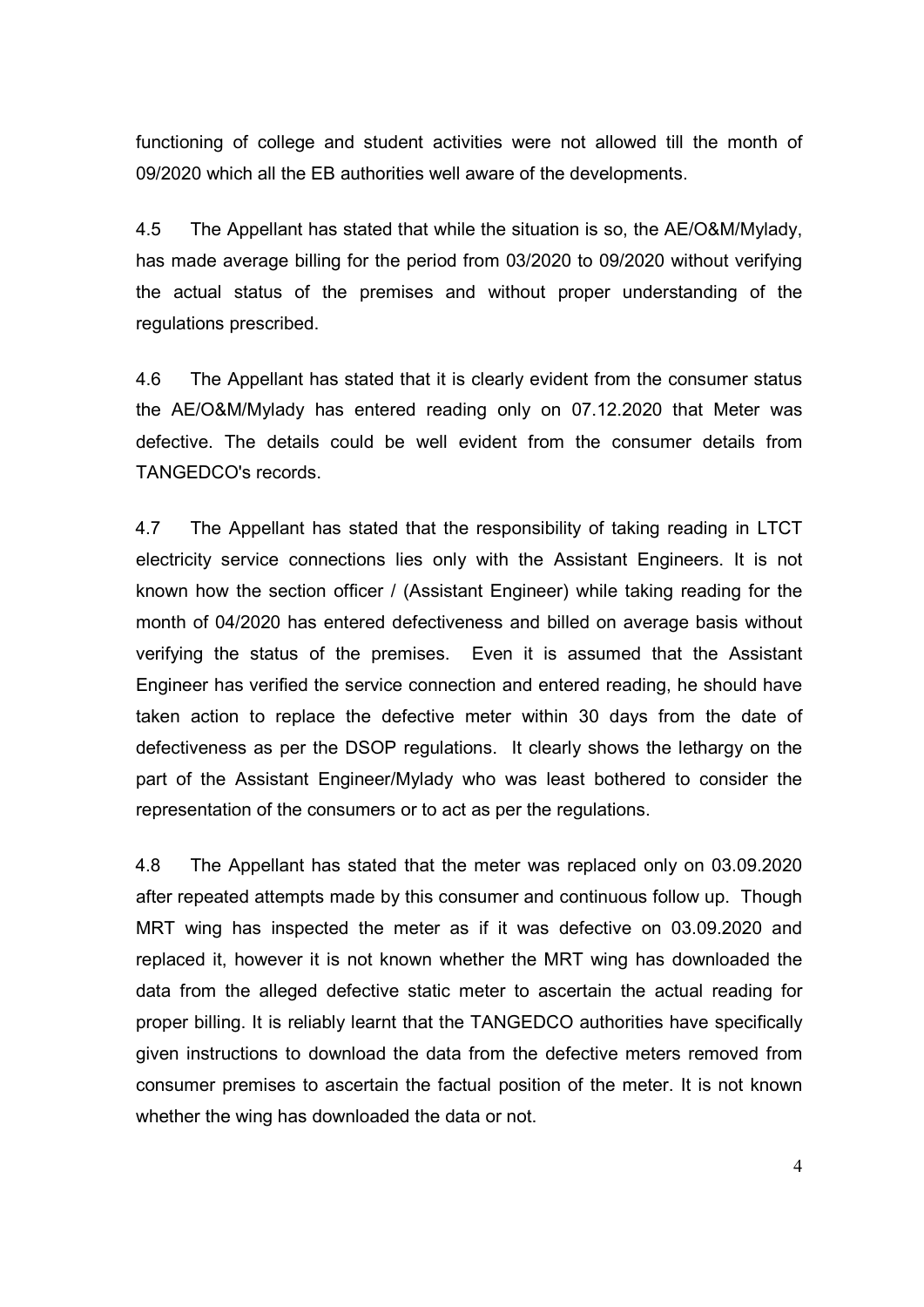4.9 In this regard the Appellant has brought to the notice of the following regulation;

*Regulation 11 of Tamilnadu electricity Supply code under the heading assessment of billing in cases where there is no meter or meter is defective clearly envisages:* 

*1. Where the supply is given without a meter or where the meter fixed is found defective or ceased to function and no theft of energy or violation is suspected, the quantity of electricity supplied during the period when the meter was not installed or the meter installed was defective shall be assessed as mentioned here under.* 

*2. The quantity of electricity supplied during the period in question shall be determined by taking the average of the electricity supplied during the preceding four months in respect of both HT Scs& LT Scs provided that the conditions in regard to the use of electricity during the said four months were not different from the those which prevailed during the period in question.* 

*6. Where it is not possible to select a set of four months, the quantity of electricity supplied will be assessed in the case of the Low Tension service connections by the Engineer in charge of the distribution .....on the basis of connected load and the hours of usage of electricity by the consumer.* 

*7. In case the consumer does not agree with the assessment made by the Engineer, the matter may be referred to the next higher level officer of the licensee. In case the consumer is not still satisfied, the consumer is at liberty to approach the respective CGRF of the licensee.* 

4.10 The Appellant has stated that as per the above TNERC Regulations, blind average should not be adopted when there is a change in circumstances and this average billing is contra in toto to the codes inscribed by the Tamilnadu Electricity Regulatory Commission. Though proper objection was made before the authorities concerned no fruitful action taken so far to revise the CC amount and hence the institution was forced to file a petition before the CGRF /KKEDC but the same was also not disposed within the stipulated period of 50 days as envisaged in Reg.7(7) of TNERC Regulations for CGRF & Electricity Ombudsman 2004. Therefore this appeal is filed before this forum reposing faith that the genuine appeal would be considered appropriately as per regulations.

4.11 The Appellant has raised the following questions on the cause of average billing:

- 1. Whether the AE/Mylady has entered reading from 03/2020 to 09/2020 after taking physical verification of the premises?
- 2. If not how he has assumed defectiveness without verifying the physical status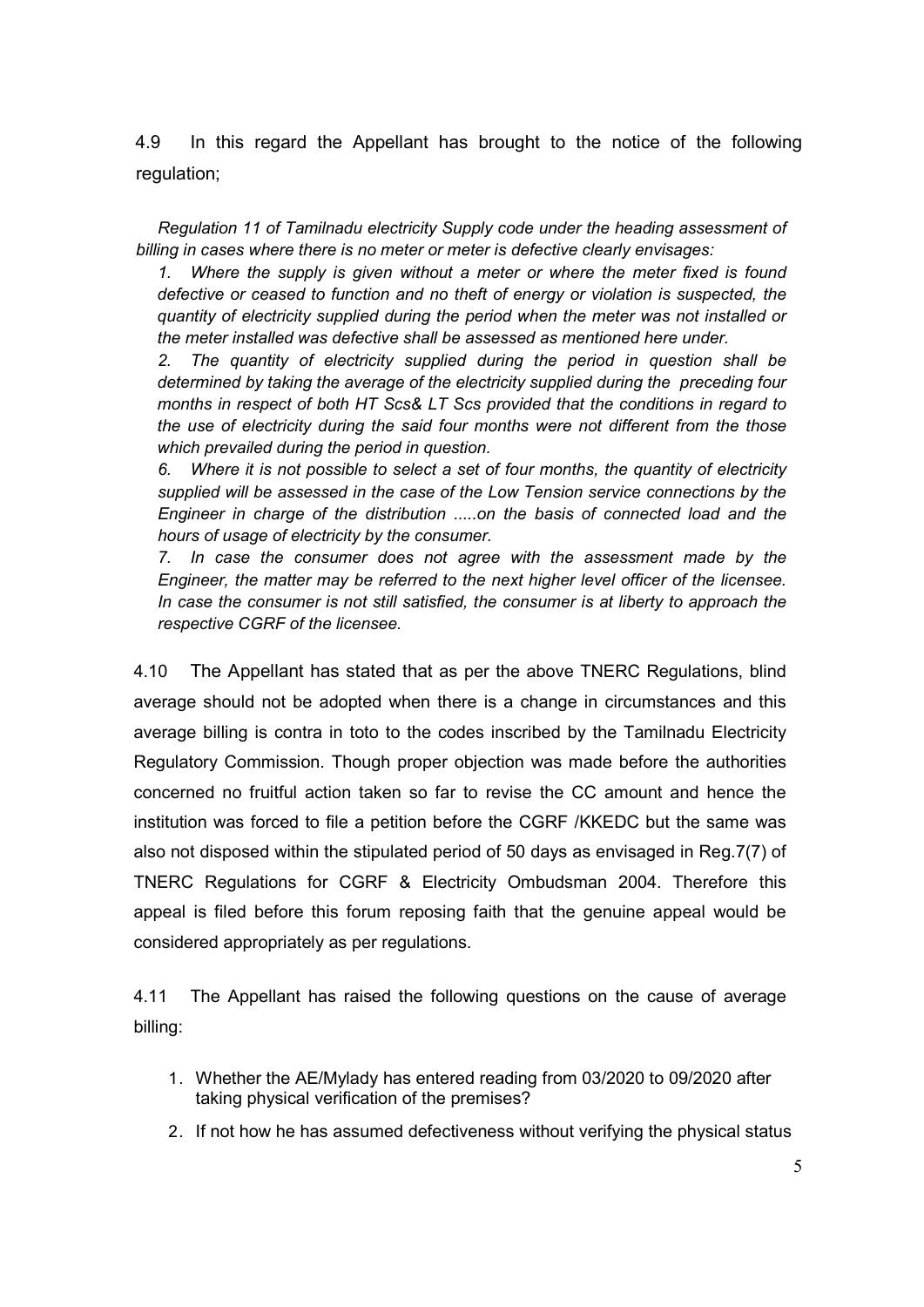due to restrictions of Lock Down?

3. Whether the meter change made during 12/2020 is actual meter change to correct the mistake done by the AE?

Why all the readings from 05/2020 to 11/2020 have been entered only on 07.12.2020

- 4. Whether the data was downloaded from the static/ electronic defective meter removed?
- 5. If not downloaded reason behind that?
- 6. Is it for suppressing the material fact?
- 7. If TANGEDCO has specifically instructed to download the meter data after replacement, for confirming the FR to avoid revenue leakage why it has not been adhered to in this issue?
- 8. Is there any effort made to download the data after this dispute arose?
- 9. If MRT Wing could not downloaded the data, whether any effort has been made to refer to the meter vendor for downloading?

4.12 The Appellant has stated that it is quiet astonished to note that the Section Officer has entered " Not in use" for the month of 04/2020 has preferred to enter meter defectiveness for the months of 05/2020 to 08/2020 only on 07.12.2020 even though the meter was said to have been replaced on 03.09.2020 and average shortfall was worked out for those periods. The Section officer has applied blind average without following the due procedure or regulations prescribed. When the whole nation was under Lock Down and movements were completely restricted and the educational institutions were not allowed to function, average billing done on this service connection during those periods clearly shows the non-application of mind and procedures prescribed. Further the blind statement by the MRT wing that Meter data could not be downloaded is a blatant violation of the regulations of TNERC & Electricity Act 2003. The meter has not been sent to the company for further action to download the data even after complaint was made clearly shows lethargy on the part of the officials concerned.

4.13 The Appellant has stated that though the Hon'ble T.N. Electricity Ombudsman through various orders / Judgement in Appeals has clearly directed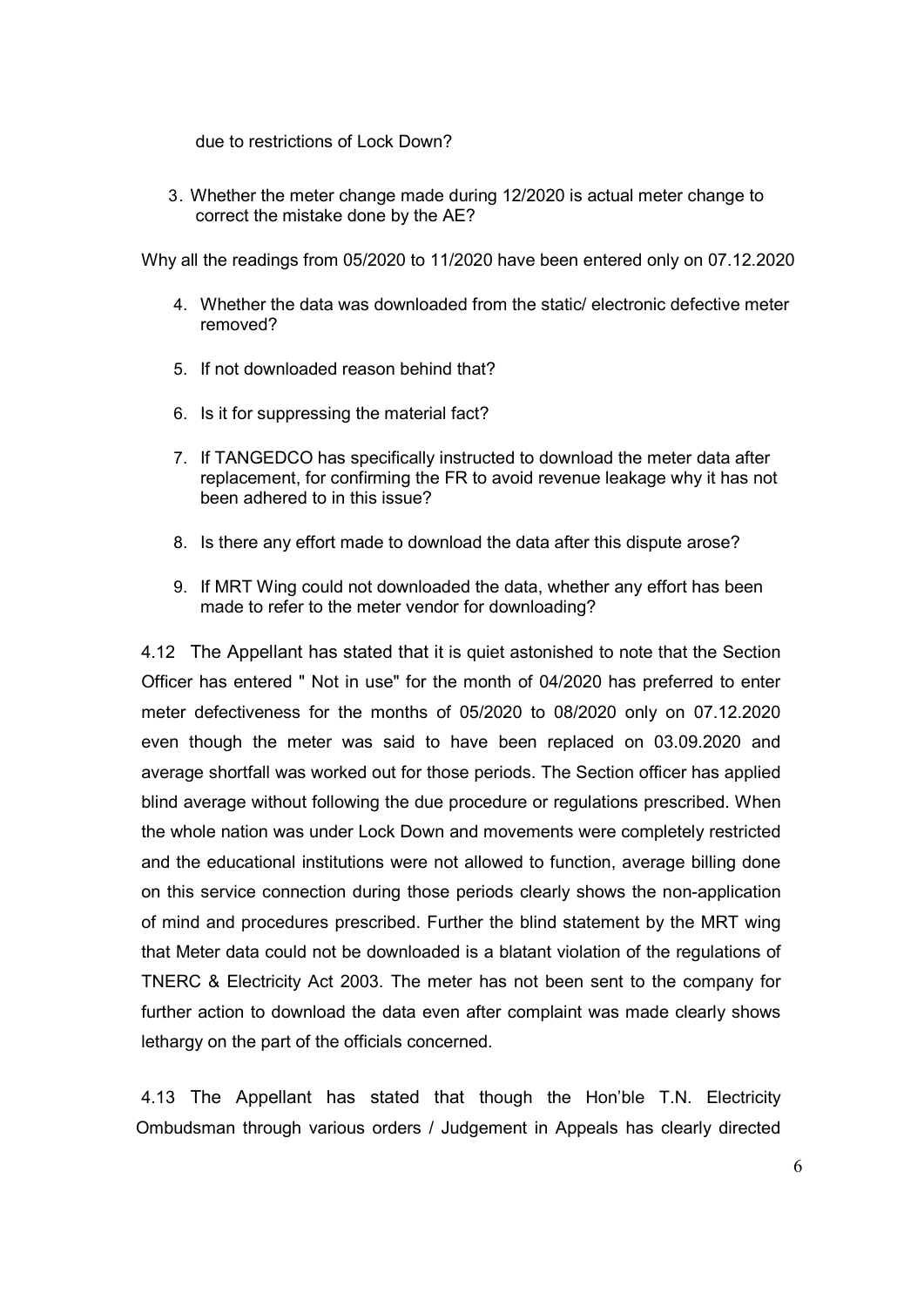the Distribution Licensee to follow the due procedure and the regulations prescribed but the same are not adhered too till date.

4.14 The Appellant has stated that the average billing done is on assumption and presumption, even otherwise the benefit of doubt should only be extended to the innocent consumer. Further "No display" is fault on the equipment of TANGEDCO and for which the meter cost should not have been borne by the consumer and needs to be refunded.

4.15 The Appellant has prayed to direct the TANGEDCO authorities to revise the average billing done in LT Service Connection A/c No. 145-006-834 during the Lock Down period and adjust the same in the ensuing electricity bills.

#### **5.0 Arguments of the Respondent:**

5.1 The Respondent has stated that M/s. Annai Velankani College of Engineering, the LTCT SC *No.145-006-*834 TF IIB (2) was not assessed for reading during 03/2020 due to Covid-19 Lock Down and previous month (02/2020) bill amount was billed. The assessment for 04/2020 was recorded as "not in use". In 05/2020 assessment meter status recorded as defective, due to its defectiveness.

5.2 The Respondent has stated that a letter was addressed to the consumer by the Junior Engineer/ Distribution/ Mylady vide Letter No. JE/D/MDY/F.Cons. .Meter / D. 204 / 20, Dt. 19.08.2020 and stated that LTCT meter was not available in the stores and requested to procure a meter and meter cost will be refunded as per the TANGEDCO norms.

5.3 The Respondent also stated that the consumer purchased the meter only on 27.08.2020 and the meter was fixed by MRT on 03.9.2020 after testing. Average Billing calculated based on the average of highest consecutive 4 months consumption (09/19 to 12/19) of 6307 units per month and the demand raised for Rs.54,528/- P.M.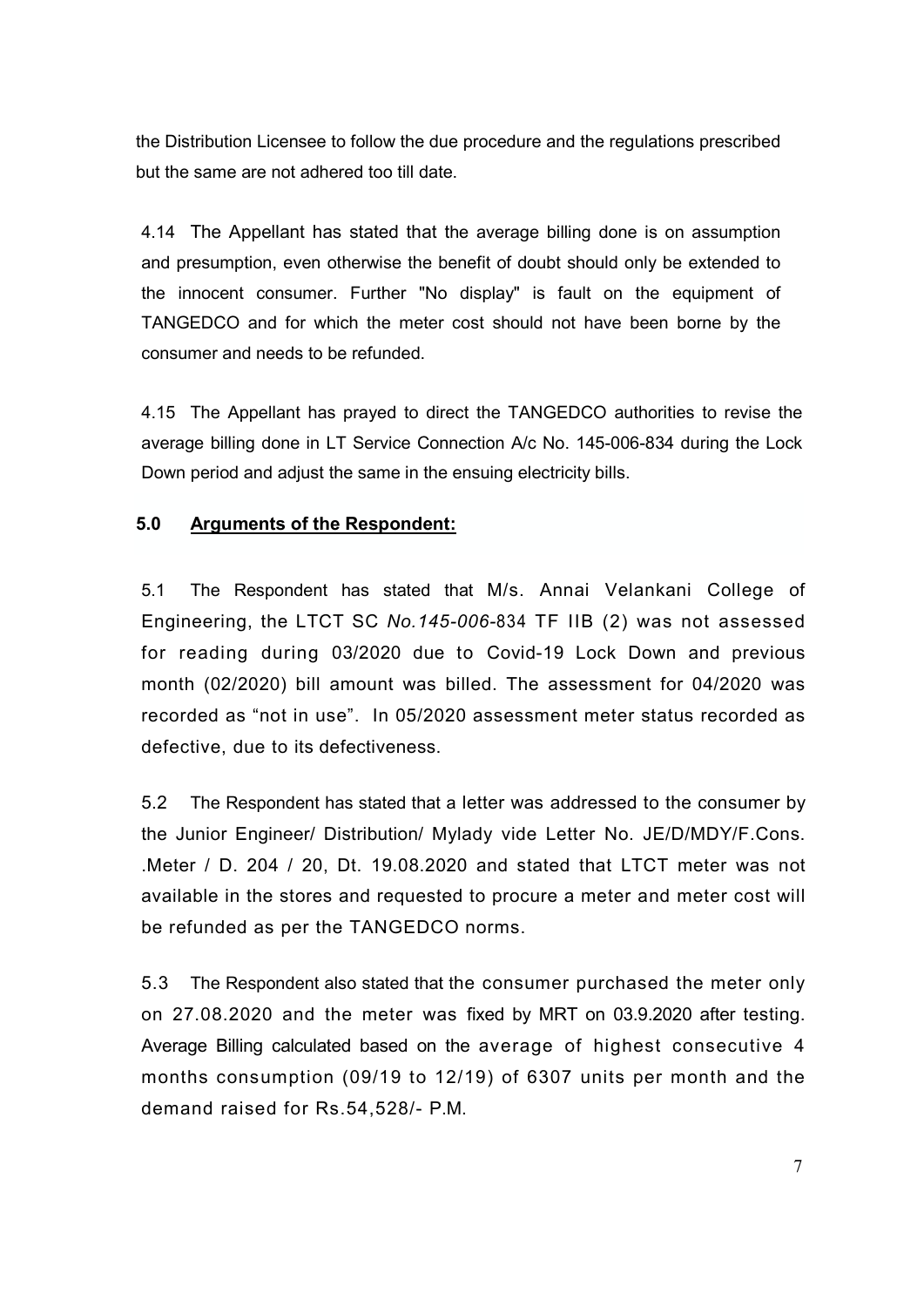5.4 The Respondent has stated that in the meantime the consumer submitted representation to the Chairman, TNEB, Chennai-2 for regularisation of EB bill from March to September 2020 letter dated 21.10.2020 due to Lock down, the college closed from 23.03.2020 and requested for revision of bill.

5.5 The Respondent has stated that in this connection SE/KKEDC/Nagercoil vide Memo dated 20.11.2020 formed a team to analyse the consumer's request duly considering the MRT report and regularise the CC bill for the above said period in accordance with TNERC Regulations vide Memo.No .SE/KKEDC/DFC/AO/Rev/RCS/A2/D.638/2020 dated 20.11.2020.

5.6 The Respondent has stated that on verification of the records and reports, the team concluded the following

- 1. In the meter test report of AEE/MRT/Nagercoil communicated vide Lr.No.AEE/MRT/NGL/F.LTCT/D.368/20 Dt.17.09.2020, it was informed that the data from released defective meter could not be down loaded. Hence the reading during the defective period could not be recorded and analysed.
- 2. The consumer meter cost of *Rs.2177/-* as per Lr.No.CE/MM1SEIMMll/EEM/AEE1/F. Consumer-Meter/ D.204 /19, Dated 27.11.2019 will be adjusted against the forth coming CC bill after reconnection of the service connection.
- 3. Based on the TNERC Clause -11(5) following 4 consecutive months were considered for the average adoption is necessary to revise the bill as per TNERC clause.

| Sl.No | Date       | Reading    | Units   |         |
|-------|------------|------------|---------|---------|
|       | 30.01.2020 | 5304.16    | 5620.77 | 5620.77 |
|       | 27.02.2020 | 5522.3     | 6544.2  | 6544.2  |
|       | 27.03.2020 | <b>PMC</b> |         | 3465    |
| 4     | 27.04.2020 | 5753.3     | 6930/2  | 3465    |

Average taken for the month 01/*20-04/20=1*9094.97/4=(4773.74)=4774 Units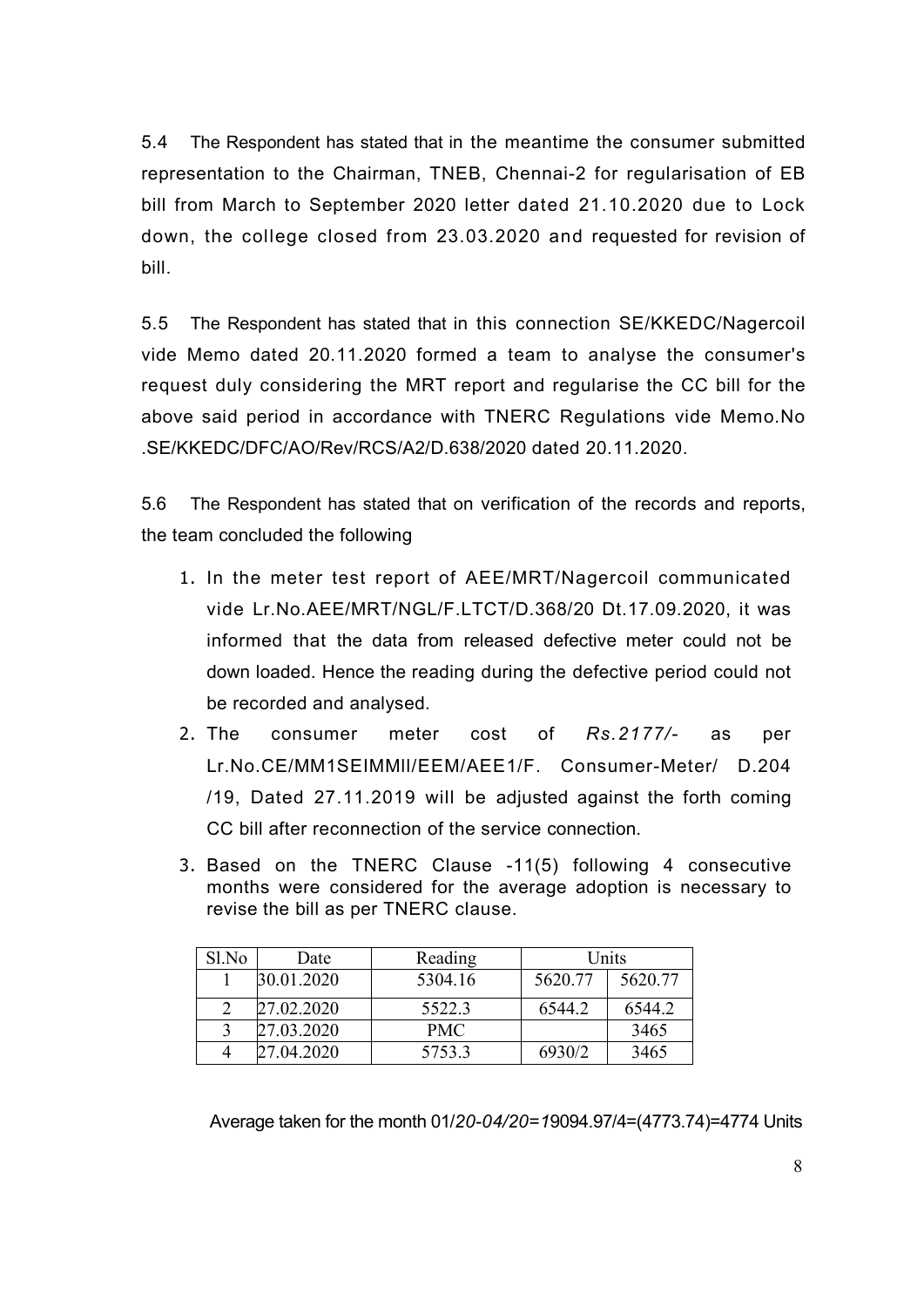| Month   | Already assessed (Based on   New Revised assessment |        |                             |        |
|---------|-----------------------------------------------------|--------|-----------------------------|--------|
|         | the average period from (Based on the average       |        |                             |        |
|         | 09/19 to 12/19)                                     |        | period from 01/20 to 04/20) |        |
|         |                                                     |        |                             |        |
|         | <b>Units</b>                                        | Amount | <b>Units</b>                | Amount |
|         |                                                     |        |                             |        |
| 05/2020 | 6307                                                | 54528  | 4774                        | 42518  |
| 06/2020 | 6307                                                | 54528  | 4774                        | 42518  |
| 07/2020 | 6307                                                | 54528  | 4774                        | 42518  |
| 08/2020 | 6307                                                | 54528  | 4774                        | 42518  |

The average billing unit per month revised as is 4774.

The following CC bill with BPSC amount has been remitted by consumer on 07.12.2020 vide PR No.TIK1 451A1 D625/07.12.2020.

| : Rs. 56,480/-                     |
|------------------------------------|
| : Rs. 7,874/-                      |
| : Rs.1,70,072/- $(42518 \times 4)$ |
|                                    |
| : Rs.33,037/-                      |
| : Rs.24,410/-                      |
|                                    |

5.7 The Respondent has submitted that Annai Velankani college was utilised as Facility Quarantine centre by District Administration during the lock down period vide Kanyakumari District Collector Letter No. H.18105/ 2020 dt. 20.07.2020

5.8 Further it is informed that the meter cost (as per Board cost data) amount of Rs.2177/- has been adjusted against the 12/2020 month CC bill towards the supply of LTCT meter of the consumer.

5.9 Further it is informed the following.

1. The Assistant Engineer/Distribution / Mylady Physically verified and recorded the reading.

| Month      | Reading of AE/D/Mylady                  |
|------------|-----------------------------------------|
| 03/2020    | Lock down PMC done                      |
| 04/2020    | Not in use actual meter reading recoded |
| 05/2020    | Meter defective                         |
| 06/2020    | Meter defective                         |
| 07/2020    | Meter defective                         |
| 08/2020    | Meter defective                         |
| 03.09.2020 | Meter Changed (Consumer meter)          |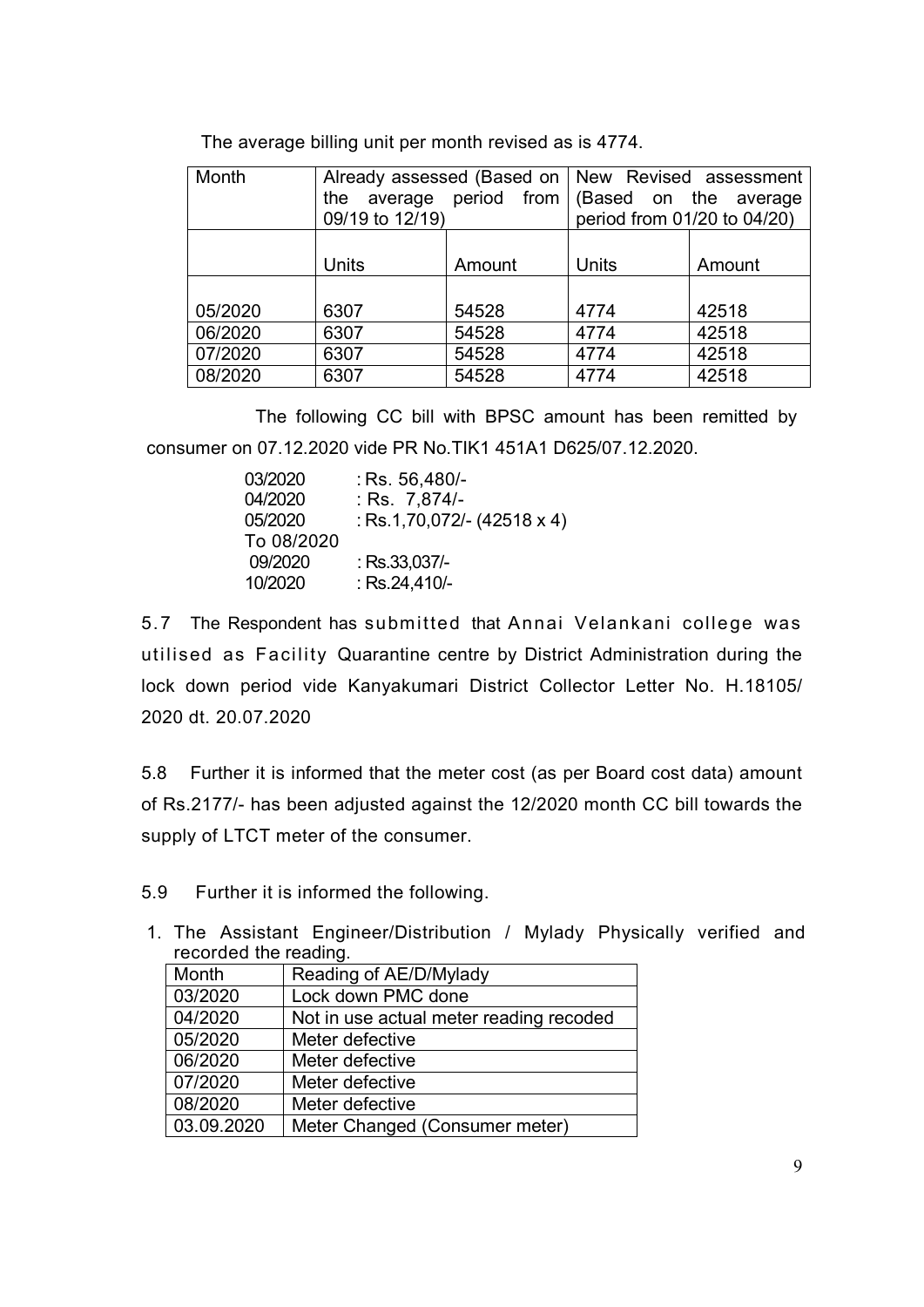- 2. The Assistant Engineer/ Distribution/Mylady verified the meter and recorded the meter defect during 05/2020.
- 3. Meter changed on 03.09.2020
- 4. Original assessment entry made by AE/D/Mylady during the assessment period has been subsequently deleted and re-entry done on 07.12.2020 as per committee report communicated vide Lr.No.EE/D/NgI/AAO/RB/AS/ MDY/D.290/20 dated 27.11.2020.
- 5. It is in practice of down loading the data of the defective meter by MRT wing at the time of replacing the meter. The MRT confirmed that the meter found defective in this service could not be down loaded.
- 6. The old meter was replaced by the healthy one supplied by the consumer and the data could not be downloaded from the old meter.
- 7. There is no suppression of material fact.
- 8. In this case since the meter defective, data could not be downloaded by MRT.
- 9. In this case, the MRT was requested for down loading of data from the defective meter vide letter dt.17.09.2020. It was reported that the data could not be down loaded from the released meter.
- 10. MRT has informed the defective meter was TTL make and the company is not functioning now.

#### **6.0 Findings of the Electricity Ombudsman:**

6.1 I have heard the arguments of both the appellant and the Respondent. Based on the arguments and the documents submitted by them the following conclusion is arrived.

6.2 The Appellant has stated that Annai Velankanni Engineering College is having LTCT service connection No.145-006-834 under LT Tariff IIB(2). During covid-19 pandemic lockdown period from 22.03.2020 functioning of College and student activities were not allowed. But the respondent has claimed shortfall for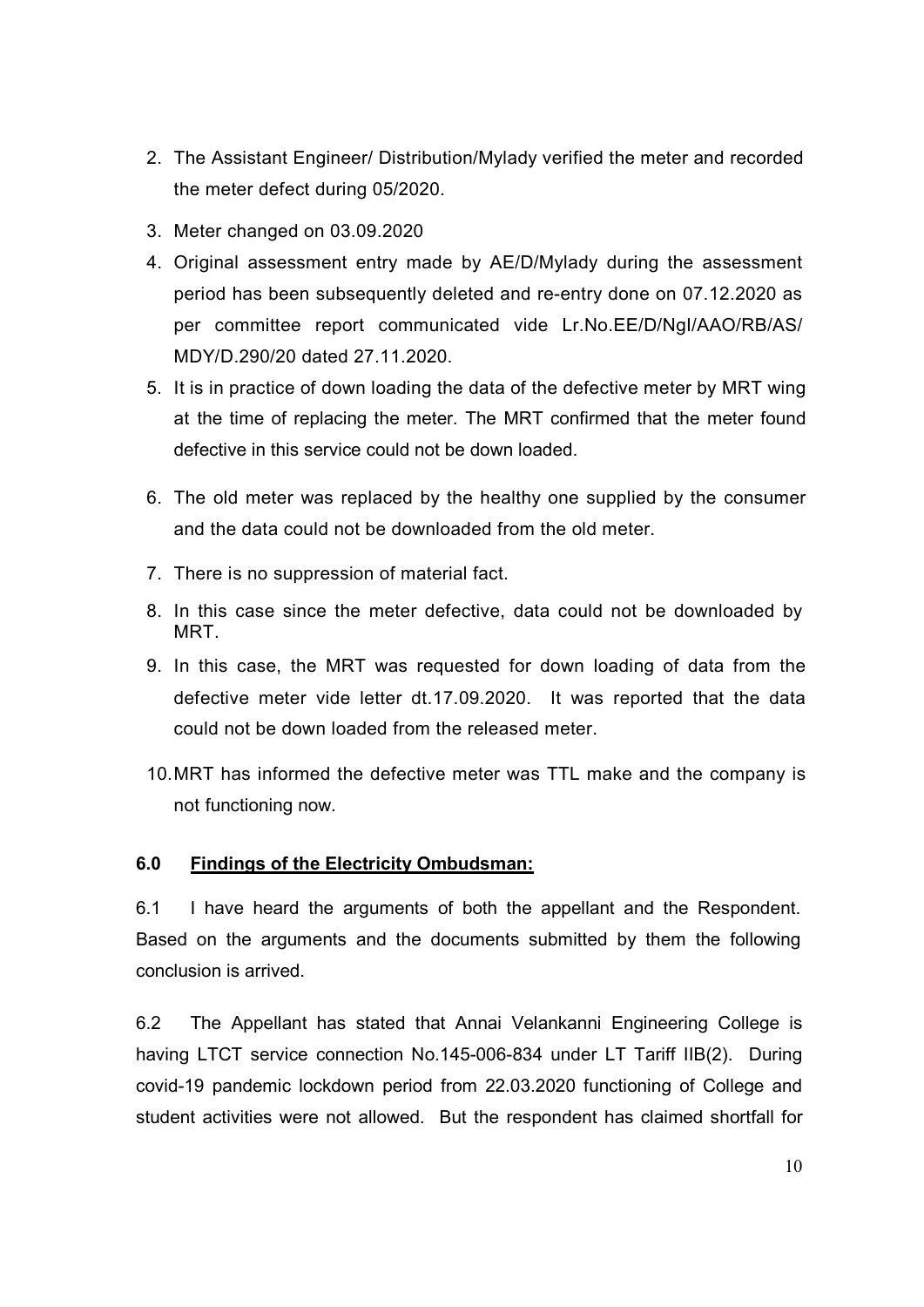the period from 03/2020 to 09/2020 suspecting meter failure. Hence the appellant has requested to revise the average billing for the lockdown period and adjust the same in the ensuing electricity bills.

6.3 The respondent has stated that for the billing month 03/2020 previous month bill amount (02/2020) has been collected due to Covid-19 lockdown. The assessment month 04/2020 has been recorded as not in use and during 05/2020 assessment the meter status recorded as defective. New meter was fixed on 03.09.2020 and for the meter defective period average of highest consumption recorded from 09/2019 to 12/2019 has been claimed initially. However based on the committee recommendation report which was constituted by the SE/KEDC, the shortfall for the meter defective period 05/2020 to 08/2020 was claimed taking the average of the consumption recorded in the billing months 01/2020, 02/2020, 03/2020 and 04/2020.

6.4 In the absence of CMRI downloaded data, the meter defective period can be decided based on the consumer ledger data only. Current consumption reading 5522.3 kwh has been recorded on 27.02.2020 and the consumption is 6544.2 units. The assessment month 03/2020 has been recorded as PMC. The reading 5753.3 kwh has been recorded on 27.04.2020 and the consumption as 6930 units with the remark not in use which is the total consumption for the months 03/2020 & 04/2020. Considering the lockdown period which was commenced from 25.03.2020 and the CC reading is recorded on site inspection, the CC 6930 units for the assessment months 03/2020 and 04/2020 is reasonable and considered to be correct. The meter is recorded as defective while taking CC final reading as 5753.3 Kwh on 28.05.2020, which is same reading as recorded on 27.04.2020. Hence, I am of the opinion that the meter might have failed even before 28.05.2020 but after 27.04.2020 since display failure has been recorded only on 28.05.2020. Hence the meter defective period is considered to be 28.04.2020 to 03.09.2020.

11 6.5 Though the meter defective period is considered to be 28.04.2020 to 03.09.2020, the respondent is not eligible to claim shortfall from 28.04.2020 since Covid-19 pandemic lockdown has commenced from 25.03.2020. However, it is to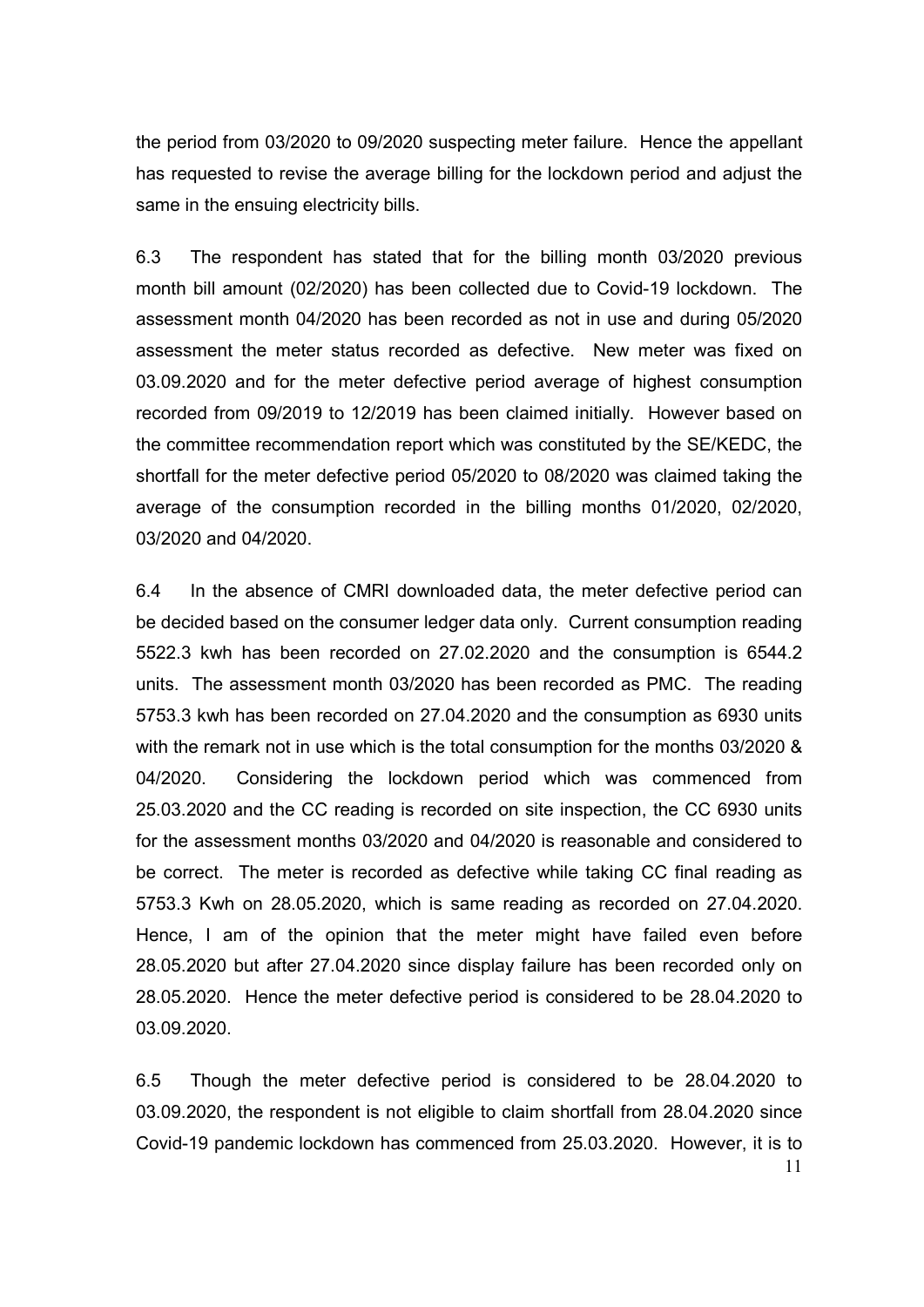be noted that the Annai Velankanni Engineering College has been used as Covid-19 quarantine centre from 19.06.2020 to 21.08.2020 (54 days) as per the report of Revenue Divisional Officer, Nagercoil. Hence I am of the opinion that the respondent is entitled to claim shortfall for the period from 19.06.2020 to 21.08.2020 only.

6.6 As the CC reading is not available for 03/2020 due to PMC adoption for lockdown period, the assessment month 03/2020 and 04/2020 can't be considered for computing average for shortfall calculation. Hence as per regulation 11(2) of TN Electricity Supply Code the respondent is directed to compute the average based on the current consumption units recorded in the assessment months 11/2019, 12/2019, 01/2020 and 02/2020 for computing average current consumption for the meter defective period from 19.06.2020 to 21.08.2020.

6.7 Since the Covid-19 lockdown was commenced on 25.03.2020, the current consumption during the period from 28.04.2020 to 18.06.2020 and from 22.08.2020 to 03.09.2020 will not be the same as the consumption during the normal days of prior to lockdown period. The current consumption may have to be computed according to the usage for common lighting and security purposes during the above lockdown periods. Hence, the respondent is advised to compute CC units for the period from 28.04.2020 to 18.06.2020 and 22.08.2020 to 03.09.2020 as per regulation 11(6).

#### **7.0 Conclusion:**

7.1 As per the findings in para 6.0 above, the Respondent is directed to compute the shortfall for the period 19.06.2020 to 21.08.2020 based on the current consumption units recorded in the assessment months 11/2019 to 02/2020.

7.2 For the Covid-19 lockdown periods from 28.04.2020 to 18.06.2020 and from 22.08.2020 to 03.09.2020 the respondent is directed to compute the shortfall as per the regulation 11(6) since during the above period the Engineering College was not functioning.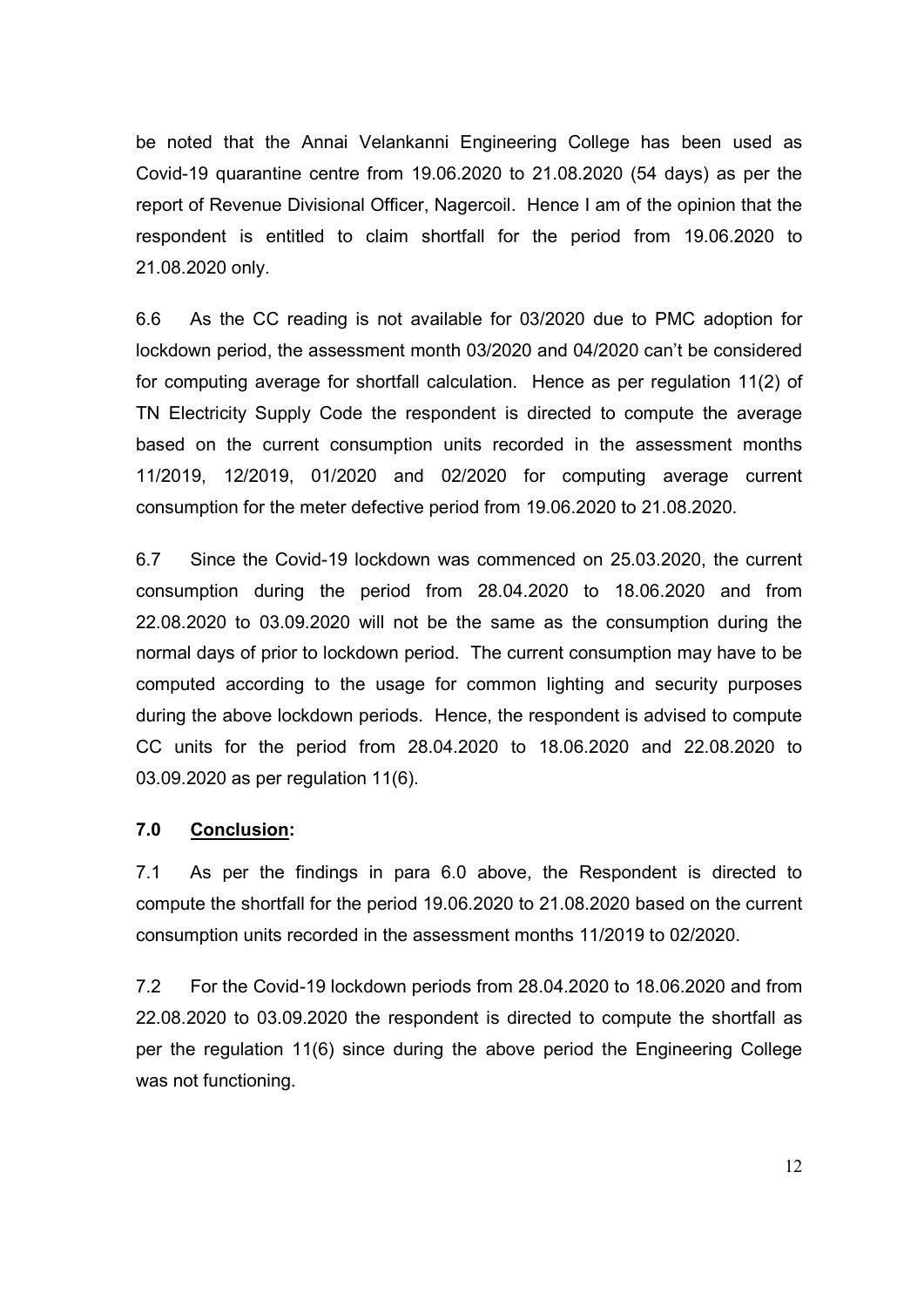7.3 After arriving at the shortfall amount as above, the excess amount if any may be refunded to the appellant by way of adjustment in the future bills.

7.4 A compliance report shall be submitted to the Electricity Ombudsman within 45 days from the date of receipt of this order.

7.5 With the above findings the A.P. No. 68 of 2021 is finally disposed of by the Electricity Ombudsman. No costs.

> **(S. Devarajan)**  Electricity Ombudsman

"நுகா்வோா் இல்லையேல், நிறுவனம் இல்லை" "No Consumer, No Utility"

To

1. M/s. Annai Velankanni Engineering College, C/o. Stephen & Stephen Advocates Associates, BRIO Hall, No.4/23E, 4th Main Road, Kamaraj Nagar, Thiruvanmiyur, Chennai – 600 091.

2. The Assistant Engineer/O&M/Mylaudy, Kanyakumari Electricity Distribution Circle, TANGEDCO, Main Road, Mylaudy – 629 403.

3. The Assistant Accounts Officer, Kanyakumari Electricity Distribution Circle, TANGEDCO, Parvathipuram, Nagercoil - 629 003.

4. The Executive Engineer/O&M/Nagercoil, Kanyakumari Electricity Distribution Circle, TANGEDCO, Parvathipuram, Nagercoil - 629 003.

5. The Superintending Engineer, The Superintending Engineer, Kanyakumari Electricity Distribution Circle, TANGEDCO, Parvathipuram, Nagercoil – 629 003.

6. The Chairman & Managing Director,  $-$  By Email TANGEDCO, NPKRR Maaligai, 144, Anna Salai, Chennai -600 002.